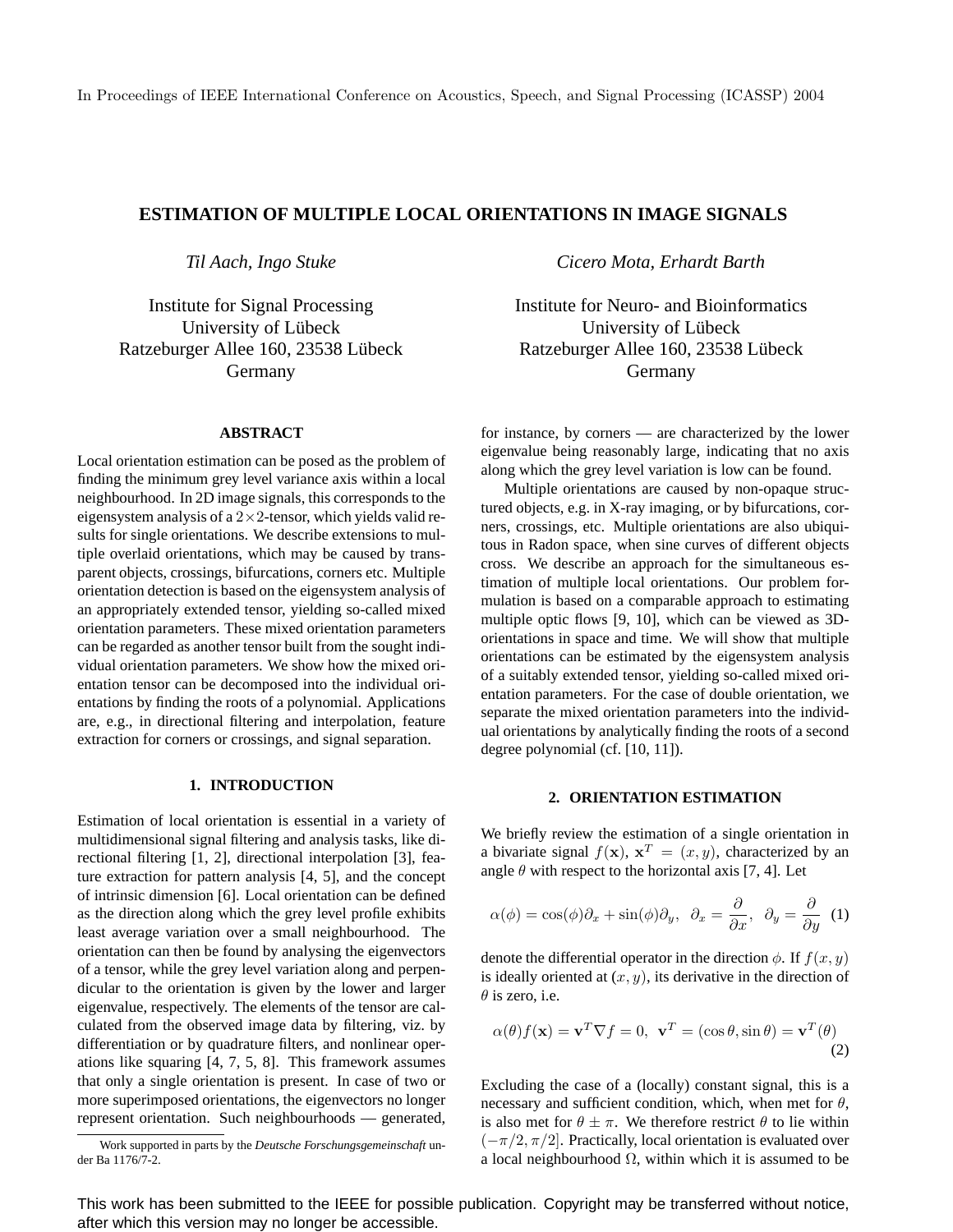constant. Minimizing the square error of condition (2) with respect to the angle yields

$$
\theta = \min_{\phi} Q(\phi) = \min_{\phi} \left\{ \int_{\Omega} (\mathbf{v}(\phi)^{T} \nabla f)^{2} d\Omega \right\}
$$
  
with  $\mathbf{v}^{T} \mathbf{v} = 1$  (3)

 $Q(\phi)$  is a measure of the variation of  $f(\mathbf{x})$  in the direction  $\phi$ . (In practice, the integrand in eq. (3) is often weighted by a function  $w(x)$  emphasizing the central pixels in  $\Omega$ , and with a continuous roll-off towards its borders. Since this weighting does not influence our considerations, we drop it for ease of notation.)  $Q(\phi)$  can be rewritten to

$$
Q(\phi) = \mathbf{v}^T \mathbf{T} \mathbf{v}, \quad \mathbf{v}^T \mathbf{v} = 1 \tag{4}
$$

with the  $2 \times 2$  tensor **T** being given by the tensor product

$$
\mathbf{T} = \int_{\Omega} \nabla f \left( \nabla f \right)^{T} d\Omega = \int_{\Omega} \left[ \begin{array}{cc} f_{x}^{2} & f_{x}f_{y} \\ f_{x}f_{y} & f_{y}^{2} \end{array} \right] d\Omega
$$

$$
= \int_{\Omega} \nabla f \otimes \nabla f d\Omega \qquad (5)
$$

Minimizing the composite criterion

$$
L(\mathbf{v}) = \mathbf{v}^T \mathbf{T} \mathbf{v} + \lambda (\mathbf{v}^T \mathbf{v} - 1)
$$
 (6)

is equivalent to finding v such that

$$
Tv = \lambda v \text{ with } v^T v = 1 \tag{7}
$$

i.e. finding the normalized eigenvector of T corresponding to the lower eigenvalue  $\lambda$ . Note that  $\mathbf{v}(\theta)$  is then uniquely determined up to a sign, which in turn is determined by the constraint  $\theta \in (-\pi/2, \pi/2]$ . The minimum average variation of  $f(\mathbf{x})$  over  $\Omega$  then is

$$
Q(\theta) = \mathbf{v}^T \mathbf{T} \mathbf{v} = \mathbf{v}^T \lambda \mathbf{v} = \lambda
$$
 (8)

If  $f(\mathbf{x})$  is ideally oriented in  $\Omega$ , we have

$$
\alpha(\theta)f(\mathbf{x}) = 0 \quad \forall \mathbf{x} \in \Omega \tag{9}
$$

and thus  $\lambda = 0$ , or rank(T) = 1. Denoting the Fourier transform of  $f(x)$  taken over  $\Omega$  by  $F(\omega)$ , where  $\omega =$  $(\omega_x, \omega_y)^T$ , (9) becomes in the spectral domain

$$
\mathbf{v}^T(\theta)\omega F(\omega) = 0 \tag{10}
$$

i.e.  $F(\omega)$  must be zero everywhere except on the line  $\mathbf{v}^T \omega = 0$ .  $F(\omega)$  then is a Dirac distribution along  $\mathbf{v}^T \omega = 0$ .

### **3. MULTIPLE ORIENTATION ESTIMATION**

Let us now assume a signal  $f(x)$  being composed from N oriented and non-opaque subsignals  $f_i(\mathbf{x}), i = 1, \dots N$ , according to

$$
f(\mathbf{x}) = \sum_{i=1}^{N} f_i(\mathbf{x}), \text{ with } \alpha(\theta_i) f_i(\mathbf{x}) = 0 \quad \forall \mathbf{x} \in \Omega \quad (11)
$$

where  $\theta_i$  is the orientation of  $f_i$ . Excluding the case of one or more subsignals being constant, we have

$$
f(\mathbf{x}) = \sum_{i=1}^{N} f_i(\mathbf{x}), \text{ with } \alpha(\theta_i) f_i(\mathbf{x}) = 0
$$
  

$$
\Leftrightarrow \alpha(\theta_N) \dots \alpha(\theta_1) f(\mathbf{x}) = 0
$$
 (12)

With  $F_i(\omega)$  denoting the Fourier transform of  $f_i(\mathbf{x})$  over  $\Omega$ , and  $\mathbf{v}_i^T = (\cos \theta_i, \sin \theta_i)$ , we obtain in the spectral domain

$$
\alpha(\theta_N)\dots\alpha(\theta_1)f(\mathbf{x})=0\circ\mathbf{\rightarrow} F(\omega)\cdot\prod_{i=1}^N(\mathbf{v}_i^T\omega)=0\tag{13}
$$

that is, the local spectrum  $F(\omega)$  of  $f(\mathbf{x})$  must be zero except over the lines  $\mathbf{v}_i^T \boldsymbol{\omega} = 0$ .

For the case of two subsignals, we have  $N = 2$ , and this framework becomes

$$
f(\mathbf{x}) = f_1(\mathbf{x}) + f_2(\mathbf{x}), \ \alpha(\theta_1) f_1(\mathbf{x}) = \alpha(\theta_2) f_2(\mathbf{x}) = 0
$$
  

$$
\Leftrightarrow \ \alpha(\theta_2) \alpha(\theta_1) f(\mathbf{x}) = 0 \tag{14}
$$

We rewrite the lower row as the inner product  $\mathbf{a}^T \mathbf{d}f = 0$ , where

$$
\mathbf{a}^T = (a, b, c) = (\cos \theta_1 \cos \theta_2, \sin(\theta_1 + \theta_2), \sin \theta_1 \sin \theta_2)
$$
\n(15)

and

$$
\mathbf{d}f = (f_{xx}, f_{xy}, f_{yy})^T \tag{16}
$$

The components of the vector a are the so-called mixed orientation parameters formed from the orientation vector components  $\mathbf{v}_i = (\cos \theta_i, \sin \theta_i), i = 1, 2$ . In the following, we first solve for the mixed orientation vector a, and then decompose it into  $v_1$  and  $v_2$ .

We seek a — and thus the orientation angles  $\theta_1$  and  $\theta_2$ — such that the summed square error

$$
Q(\mathbf{a}) = \int_{\Omega} \left( \alpha(\theta_1) \alpha(\theta_2) f(\mathbf{x}) \right)^2 d\Omega = \int_{\Omega} (\mathbf{a}^T \mathbf{d} f)^2 d\Omega
$$
\n(17)

evaluated over  $\Omega$  is minimized. To exclude the trivial solution, we impose the constraint  $\mathbf{a}^T \mathbf{a} = R$ , with  $R > 0$  (the precise value of R plays no role in the following discussion). The minimization functional then becomes

$$
L(\mathbf{a}) = \mathbf{a}^T \mathbf{T}_2 \mathbf{a} + \lambda (\mathbf{a}^T \mathbf{a} - R) \tag{18}
$$

where the tensor  $T_2$  is computed from the observed image signal by

$$
\mathbf{T}_2 = \int_{\Omega} \begin{bmatrix} f_{xx}^2 & f_{xx}f_{xy} & f_{xx}f_{yy} \\ f_{xy}f_{xx} & f_{xy}^2 & f_{xy}f_{yy} \\ f_{xx}f_{yy} & f_{xy}f_{yy} & f_{yy}^2 \end{bmatrix} d\Omega
$$

$$
= \int_{\Omega} \mathbf{d}f \otimes \mathbf{d}f d\Omega
$$
(19)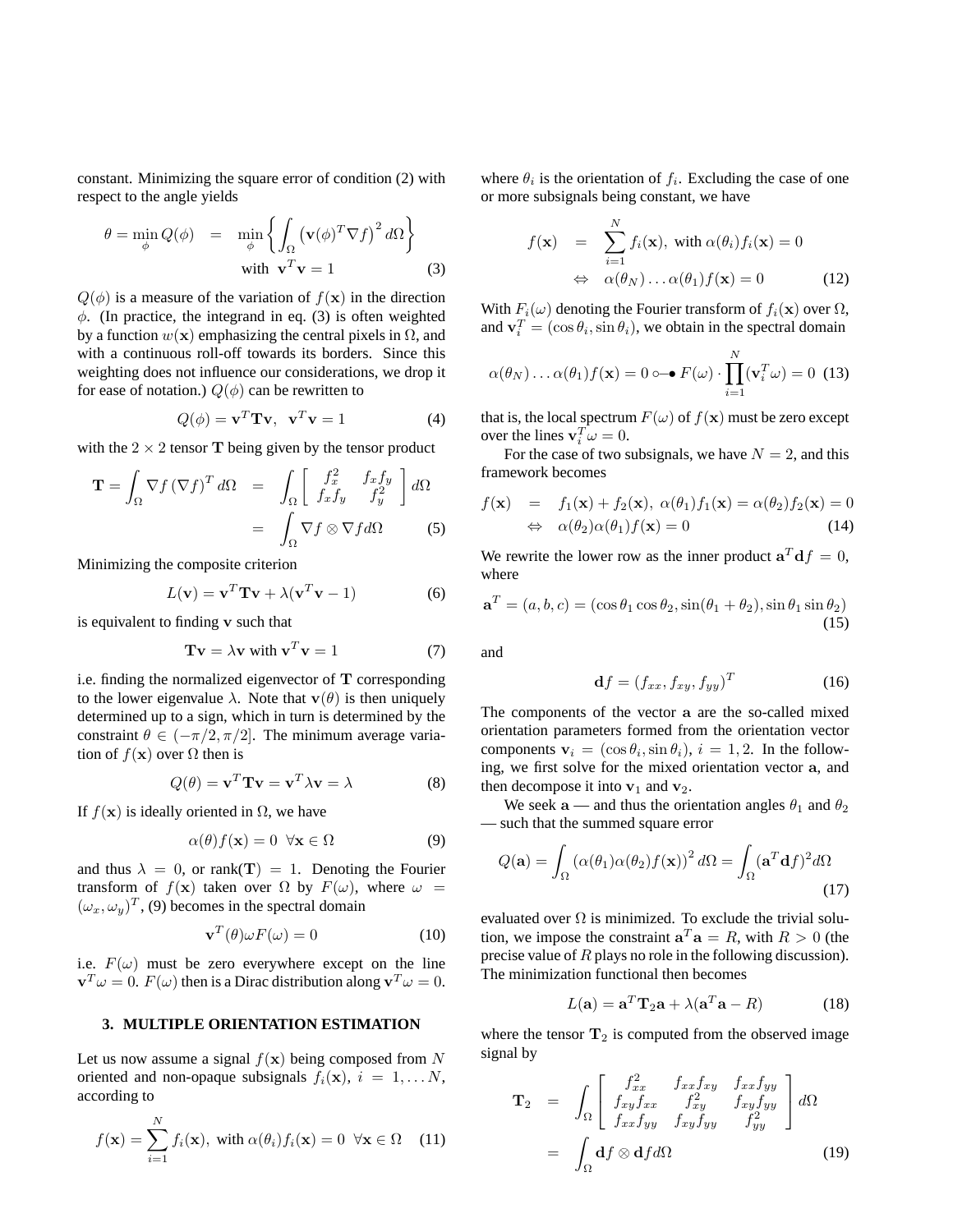The solution then is

$$
\mathbf{T}_2 \mathbf{a} = \lambda \mathbf{a} \quad \text{with} \quad \mathbf{a}^T \mathbf{a} = R \tag{20}
$$

where a is the eigenvector corresponding to the lowest eigenvalue  $\lambda$  of  $T_2$ . In the case of two ideal orientations,  $T_2$  is of rank two, and  $\lambda = 0$ .

The mixed orientation vector a can be regarded as a full — albeit implicit — description of the two orientations in the neighbourhood  $\Omega$ . This description could be used as a corner feature for, e.g., corner tracking. Explicit multiple orientation analysis, however, requires decomposition of a into the sought orientations  $\theta_1$  and  $\theta_2$ . Here, we describe an analytical and numerically very stable method. Let

$$
\mathbf{v}_i^T = (\cos \theta_i, \sin \theta_i) = (v_i^x, v_i^y) \tag{21}
$$

for  $i = 1, 2$ . Eq. (15) then becomes

$$
\mathbf{a}^T = (a, b, c) = (v_1^x v_2^x, v_1^x v_2^y + v_1^y v_2^x, v_1^y v_2^y) \tag{22}
$$

Building a  $2 \times 2$ -matrix M according to

$$
\mathbf{M} = \begin{bmatrix} v_1^x v_2^x & v_1^x v_2^y \\ v_1^y v_2^x & v_1^y v_2^y \end{bmatrix} = \begin{bmatrix} a & z_1 \\ z_2 & c \end{bmatrix}
$$
 (23)

we see that its first and second row encode  $\theta_2$  by  $v_1^x \mathbf{v}_2^T$  and  $v_1^y \mathbf{v}_2^T$ , respectively, while its columns specify  $\theta_1$  by  $v_2^x \mathbf{v}_1$ and  $v_2^y \mathbf{v}_1$ . The elements on the main diagonal of M are directly given by a. The elements  $z_1$  and  $z_2$  on the counter diagonal can be found as follows: First, observe that  $z_1z_2 =$ ac, and  $z_1 + z_2 = b$ . Therefore,  $z_1$  and  $z_2$  are simply the roots of the polynomial

$$
P(z) = (z - z1)(z - z2) = z2 - bz + ac
$$
 (24)

which is fully specified by the mixed orientation vector a. Since  ${\bf v}_i^T{\bf v}_i = 1, i = 1, 2,$ 

$$
\mathbf{v}_2 = \frac{(a, z_1)^T}{\sqrt{a^2 + z_1^2}} = \frac{(z_2, c)^T}{\sqrt{z_2^2 + c^2}}
$$
(25)

and similarly for  $v_1$ . The angle  $\theta_2$  then is

$$
\theta_2 = \arctan\left(\frac{z_1}{a}\right) = \arctan\left(\frac{c}{z_2}\right) \tag{26}
$$

which lies in  $(-\pi/2, \pi/2]$ . Alternatively, one might wish to use both rows of M for increased robustness and numerical stability. Denoting the first and second row of M by  $l_1^T$  and  $\mathbf{l}_2^T$ , respectively, we find for  $\mathbf{v}_2$ 

$$
\mathbf{v}_2 = \frac{||\mathbf{l}_1||\mathbf{l}_1 + ||\mathbf{l}_2||\mathbf{l}_2}{||\mathbf{l}_1||^2 + ||\mathbf{l}_2||^2}
$$
(27)

if  $\mathbf{l}_1^T \mathbf{l}_2 \geq 0$ , and

$$
\mathbf{v}_2 = \frac{||\mathbf{l}_1||\mathbf{l}_1 - ||\mathbf{l}_2||\mathbf{l}_2}{||\mathbf{l}_1||^2 + ||\mathbf{l}_2||^2}
$$
(28)

otherwise. To find  $v_1$ , we replace in these expressions the rows of M by its columns.

# **4. RESULTS**

Fig. 1 shows two oriented patterns  $f_1(\mathbf{x})$  and  $f_2(\mathbf{x})$  superimposed to form the image  $f(\mathbf{x}) = f_1(\mathbf{x}) + f_2(\mathbf{x})$ , and the orientations estimated by our algorithm. For reasons of clarity, the orientations are represented by sparse vector maps. The discrete approximations to the derivatives were calculated by the  $3 \times 3$  Prewitt filter kernels, and the integration over  $\Omega$  was realized as a  $5 \times 5$  moving average. The good agreement between true and estimated orientations is already visually evident. A more quantitative assessment of the estimation accuracy is possible by calculating  $\alpha(\theta_1)f(\mathbf{x})$ , where  $\theta_1$  is the estimate of the orientation of  $f_1(\mathbf{x})$ . If this estimate is correct,  $\alpha(\theta_1)f_1(\mathbf{x}) = 0$ , i.e.  $f_1(\mathbf{x})$  is "nulled" out. Thus,  $\alpha(\theta_1)f(\mathbf{x}) = \alpha(\theta_1)f_2(\mathbf{x})$ . This residual is a linear filtered version of  $f_2(\mathbf{x})$ , which must have the same orientation as  $f_2(\mathbf{x})$ . Examining the left-hand side of Fig. 2 shows that indeed only a pattern with orientation  $-\pi/4$  remains. The converse is shown on the right-hand side for  $\alpha(\theta_2)f(\mathbf{x})$ . Apart from orientation estimation, the framework hence also allows to separate the detected oriented patterns modulo a convolution.

For a more detailled error analysis, we changed the orientations of the patterns in Fig. 1 in steps of 10 degrees, and measured the root mean square error of the estimated angles for each pair of orientations. Fig. 3 shows the measured RMSE in degrees over orientations. The RMSE is lowest when the orientations are aligned with the image grid (0, 45 and 90 degrees), and largest in between. It is hence obviously dominated by sampling effects rather than by the angular differences of the orientations. Even in the worst case, the maximum RMS error is less than 4 degrees.



**Fig. 1**. Left: Synthetic image of size  $62 \times 62$  pixels with two superimposed orientations of  $\pi/2$  and  $-\pi/4$ . Right: Estimated orientations represented by vectors.

#### **5. DISCUSSION**

We have described a two-step approach towards estimating multiple overlaid orientations. First, we estimate a mixed orientation vector by analysing the eigensystem of a tensor.